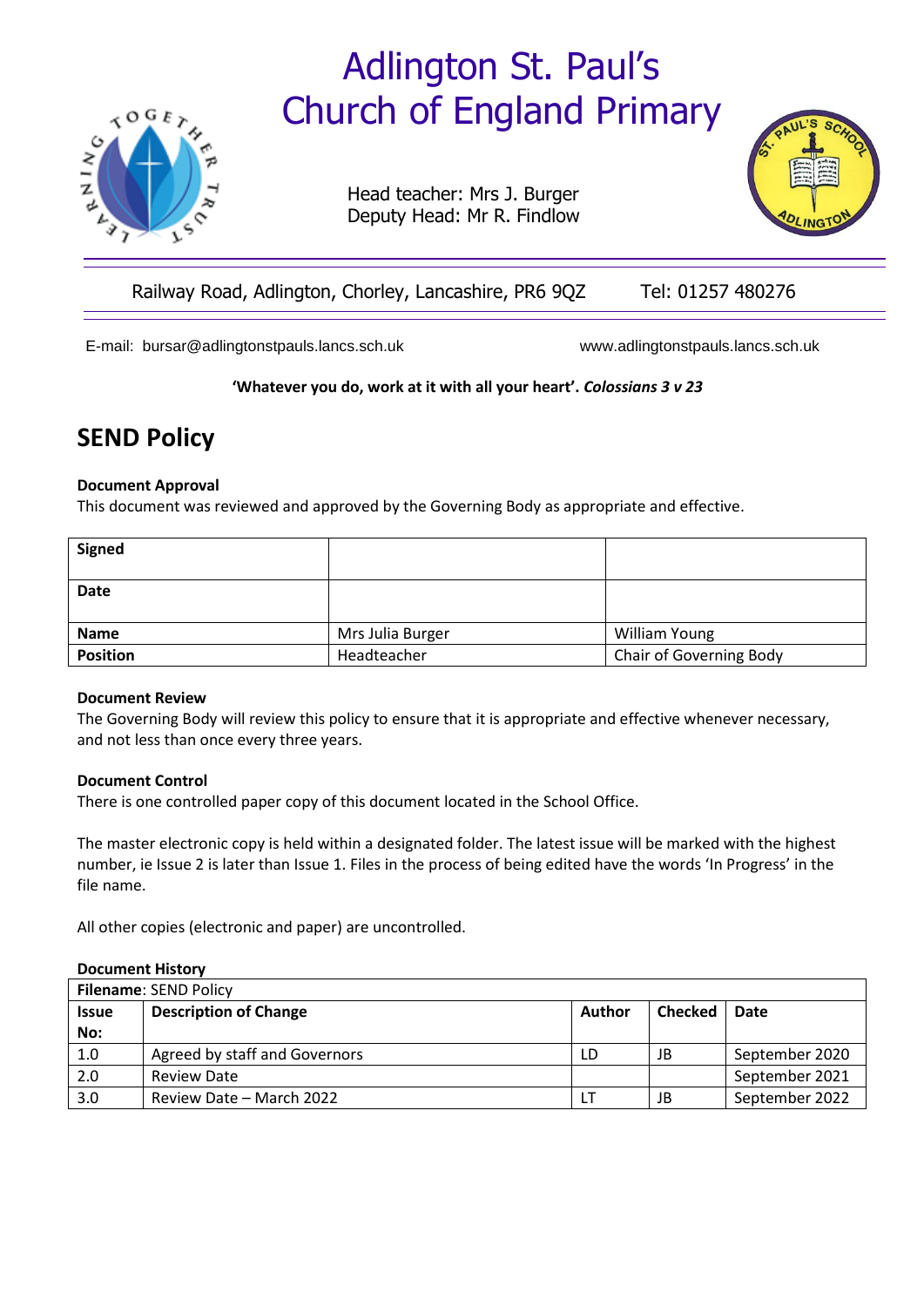#### **POLICY FOR SEND IN SCHOOL**

#### **NAME AND CONTACT DETAILS OF SENDCO:**

Miss. Lauren Taylor Tel: 01257 480276 Please email via the school office: [bursar@adlingtonstpauls.lancs.sch.uk](mailto:bursar@adlingtonstpauls.lancs.sch.uk)

The SEND Policy takes careful account of:

- Part 3 of the Children's and Families Act 2014
- The Special Educational Needs Code of Practice 2014
- The Special Educational Needs and Disability Regulations 2014
- The Special Educational Needs (Personal Budgets and Direct Payments) Regulations
- The policy of the Local Authority and the aims of the school as outlined in school documentation
- DfE Mental Health and Behaviour in School (2018).

#### **MISSION STATEMENT**

St Paul's School provides a caring, positive, secure Christian centre of learning, in which all children can develop their own potential by having equal access to a broad balanced curriculum. Their achievements are rewarded and encouraged in order to develop their self-confidence and self-esteem. Our mission statement aims are underpinned by a set of Christian values which were chosen by pupils, parents, staff and governors:

Generosity, Compassion, Courage, Forgiveness, Friendship, Respect, Thankfulness, Trust, Perseverance, Justice, Service, Truthfulness.

These values are rooted in Love and are the heart of our school family and all we do at Adlington St Paul's: through our curriculum, behaviour policy, celebrating each other's achievements and uniqueness and discussions of the wider world. We believe that the Christian ethos and aims support and prepare all children on their journey to becoming respected responsible citizens of the future.

Our aim is to enable all pupils with special educational needs and disabilities to be fully engaged in the life of the school and to reach their full potential, and for parents to be actively involved in the decisions making and planning for the needs for their child.

#### **TO ACHIEVE THIS WE WILL:**

- Provide consistently high quality teaching and learning
- Continually develop the staff to recognise SEND needs and support them
- Provide an excellent learning environment that is adapted to meet the needs of learners
- Offer support and guidance and look to outside agencies to support where we need guidance
- Engage parents / carers in the life of the school with good communication between staff and parents
- Support our children to have a voice, to know that they are heard and to be at the centre of their learning.

#### **DEFINITION of SEND**

SEND (Special Educational Needs and Disabilities) means a student has a learning difficulty or disability that requires special educational provision which is additional to, or otherwise different from, the educational provision made generally for students.

Students have a learning difficulty if they:

• Have a significantly greater difficulty in learning than the majority of students of the same age.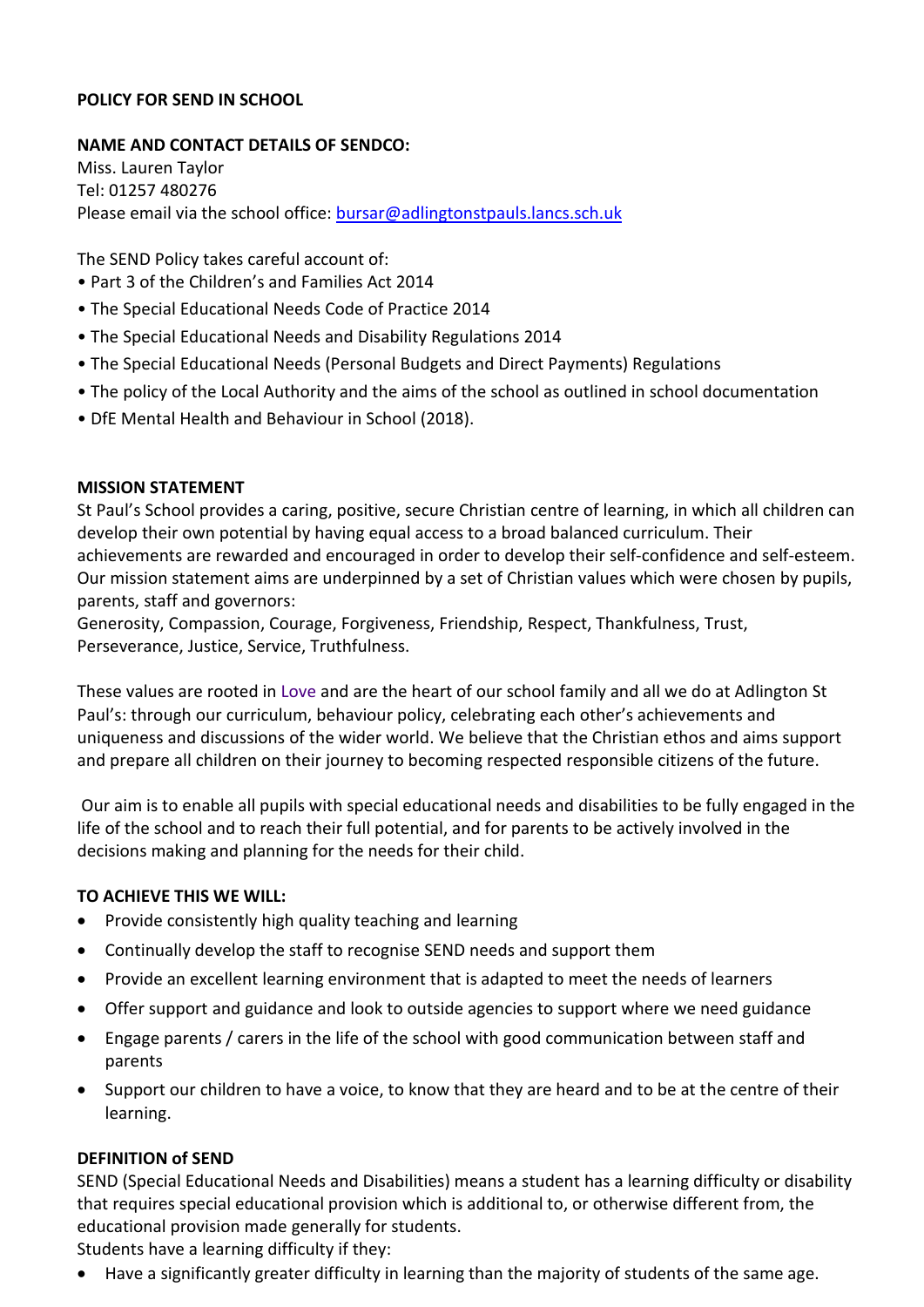• Have a disability that prevents or hinders them from making use of educational facilities of a kind generally provided for students of the same age in mainstream schools

The Disability Discrimination Act 1995 (DDA) defines a disabled person as someone who has

• **a physical or mental impairment which has a substantial and long-term adverse effect on his or her ability to carry out normal day-to-day activities** (see definition below of normal day-to-day)

• Physical or mental impairment includes sensory impairments and also hidden impairments. In the DDA **substantial** means*:* means '*more than minor or trivial'***; Long-term** means **has lasted or is likely to last more than 12 months**.

The definition of SEND is broad and includes children with a wide range of impairments, including learning disabilities, dyslexia, autism, speech and language impairments, Attention Deficit and Hyperactivity Disorder (ADHD), diabetes or epilepsy, **where the effect of the impairment on the pupil's ability to carry out normal day-to-day activities is adverse, substantial and long-term**. A significant number of pupils are therefore included in the definition.

The test of whether the impairment affects normal day to day activity is whether it affects one or more of the following:

- mobility;
- manual dexterity;
- physical co-ordination;
- continence;
- ability to lift, carry or otherwise move everyday objects;
- speech, hearing or eyesight;
- memory or ability to concentrate, learn or understand:
- perception of risk of physical danger.

It does not equate that a child who is disabled will always have special educational needs but the two can overlap. Similarly, not all children with SEN will be defined as having a disability under the disability discrimination act.

# **THE MANAGEMENT OF SEND**

# **SENDCO: Miss. Lauren Taylor**

Responsible for:

- Overseeing the day to day operation of the SEND policy.
- Monitoring, tracking and reviewing progress of all SEND students and maintaining records on students who have SEND and disabilities
- Ensuring that parents are involved in supporting their child's learning; kept informed about the support their child is getting and involved in reviewing how they are doing
- Manage the budget for the SEND in school and ensure effective resources are provided for SEND
- Liaising with the relevant Designated Teacher where a looked after pupil has SEND
- Ensuring additional support arrangements are in place for SEND children and managing the whole school provision map. Measuring the impact of interventions and reviewing future needs of individuals.
- Analysing data and reviewing provision for students with SEND alongside the Inclusion Manager and Head teacher.
- Completing Annual Reviews of all students with Education, Health and Care Plans (EHCP) ensuring that these are completed to meet the requirements of the Local Authority (LA).
- Advising staff on a graduated approach to providing SEND support.
- Liaison with parents of children with SEND, teachers and external agencies or people who may be coming into school to help support a child's learning and being a key point of contact e.g. Speech and Language Therapy, early years providers, other schools, educational psychologists, health and social care professionals, and independent or voluntary bodies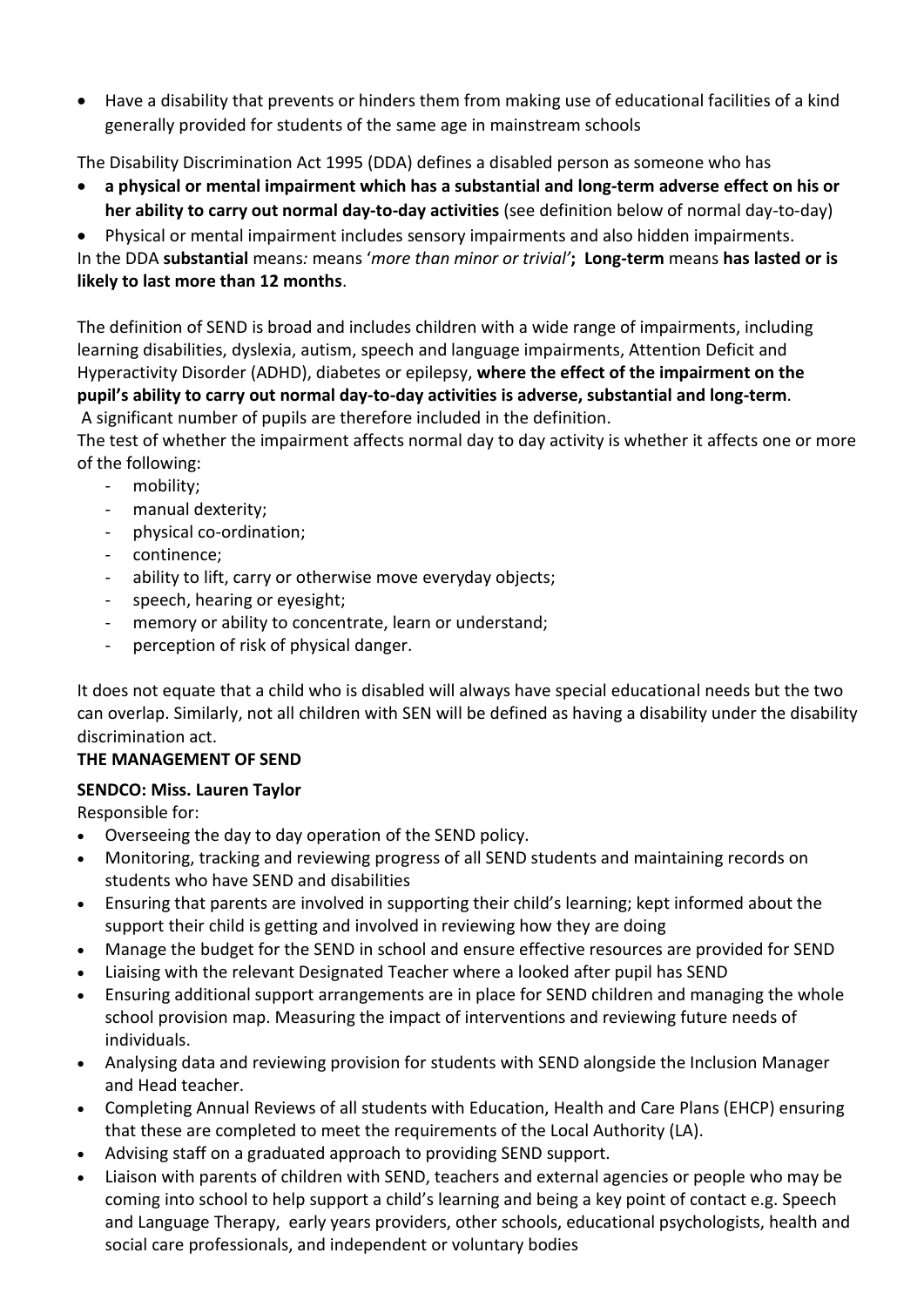- Coordinating the support for children with special educational needs or disabilities (SEND) and developing the school's SEND Policy to make sure all children get a consistent, high quality response to meeting their needs in school. Updating and publishing information through the school website the school SEND policy and information report.
- Updating the school's SEND census (a system for ensuring all the SEND needs of pupils in this school are known) and making sure that there are excellent records of a child's progress and needs.
- liaising with potential next providers of education to ensure a smooth transition is planned
- working with the Headteacher and school governors to ensure that the school meets its responsibilities under the Equality Act (2010) with regard to reasonable adjustments and access arrangements
- Overseeing the running of interventions for students with SEND including small groups and individual support.

#### **SEND Governor: Mrs. E Dunn**

Responsible for:

- Help to raise awareness of SEN issues at governing board meetings
- Monitor the quality and effectiveness of SEN and disability provision within the school and update the governing board on this
- Work with the Headteacher and SENCO to determine the strategic development of the SEN policy and provision in the school

#### **Headteacher: Mrs. Julia Burger**

Responsible for:

- Work with the SENCO and SEN governor to determine the strategic development of the SEN policy and provision in the school. Making sure that the Governing Body is kept up to date about any issues in the school relating to SEND.
- Have overall responsibility for the provision and progress of learners with SEN and/or a disability
- Monitor the work of the Teaching Assistants (TAs) and teachers to ensure impact and progress are made for SEND students through pupil progress meetings, learning walks and book scrutiny.

# **Class teacher**

Each class teacher is responsible for:

- The progress and development of every pupil in their class
- Writing, sharing and reviewing Individual Education Plans (IEP) to ensure that parents are involved in the identifying, planning and supporting of their child's learning.
- Working closely with any teaching assistants or specialist staff to plan and assess the impact of support and interventions and how they can be linked to classroom teaching
- Working with the SENCO to review each pupil's progress and development and decide on any changes to provision
- Ensuring they follow this SEN policy

# **SEN Teaching assistants**

Responsible for:

- Keeping the teacher informed so that this can be fed into planning and target setting
- Keeping records up to date including evidence of IEP progress. Contributing to pupil progress meetings and annual review meetings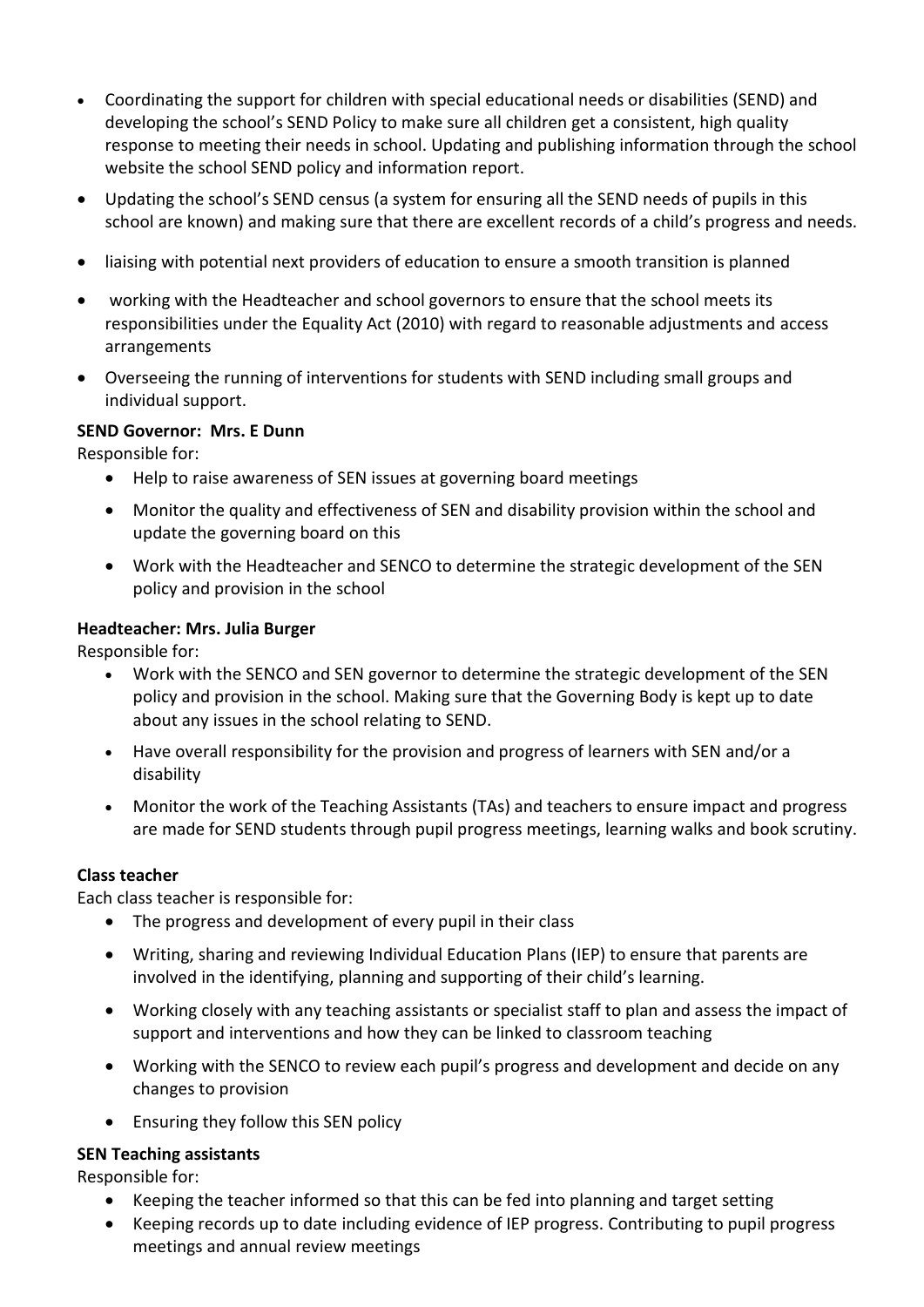- Following the targets set on IEPs, informing the teacher of any changes that need to be made to the IEP
- Contribute and support attainment and progress across the school either through 'in class' support, learning activities or intervention programmes.

# **IDENTIFYING PUPILS WITH SEN AND ASSESSING THEIR NEEDS**

We will assess each pupil's current skills and levels of attainment on entry, which will build on previous settings and Key Stages, where appropriate. Class teachers will make regular assessments of progress and pupil progress meetings are held termly with senior management for all pupils. As part of this process class teachers are supported to identify children whose progress:

- Is significantly slower than that of their peers starting from the same baseline
- Fails to match or better the child's previous rate of progress over a period of time
- Fails to close the attainment gap between the child and their peers
- Widens the attainment gap significantly
- Shows signs of significant difficulty in developing literacy or mathematics skills which result in low attainment and minimal progress in most curriculum areas
- Has communication and/or interaction difficulties, and continues to make small steps or no progress despite the provision of a differentiated support
- Presents persistent social, emotional or mental health concerns which are not supported by the behaviour management techniques usually employed in the school
- Has sensory or physical problems and continues to need support that is additional to or different from other children despite the provision of specialist equipment

Slow progress and low attainment will not automatically mean a pupil is recorded as having SEN. If a teacher has concerns regarding a child's progress they should employ 'High Quality Teaching' strategies and record the impact of strategies. Identification of concern sheets are available in school with specific forms where concerns are raised with regards dyslexic or dyspraxic difficulties. Where progress over time continues to be less than expected, the class teacher, working with the SENCO should gather further information in respect of identifying the student's special educational needs through ongoing assessment and liaison with the child and their parents. The purpose of this is so everyone develops a good understanding of the pupil's areas of strength and difficulty; parents' concerns are taken into account, the agreed outcomes sought for the child are understood and so that everyone is clear on what the next steps are. Notes of these early discussions will be added to the pupil's additional need record. An IEP can be drawn up to monitor progress against small step targets and to identify strategies, which support the child.

# **ASSESSING AND REVIEWING PUPILS' PROGRESS TOWARDS OUTCOMES**

We will follow the graduated approach and the four-part cycle of **assess, plan, do, review**.

# **ASSESS:**

The class teacher will work with the SENCO to carry out a clear analysis of the pupil's needs. This will draw on:

- The teacher's assessment and experience of the pupil and that of previous teachers
- Their previous progress and attainment and behaviour
- The individual's development in comparison to their peers and national data
- The views and experience of parents
- The pupil's own views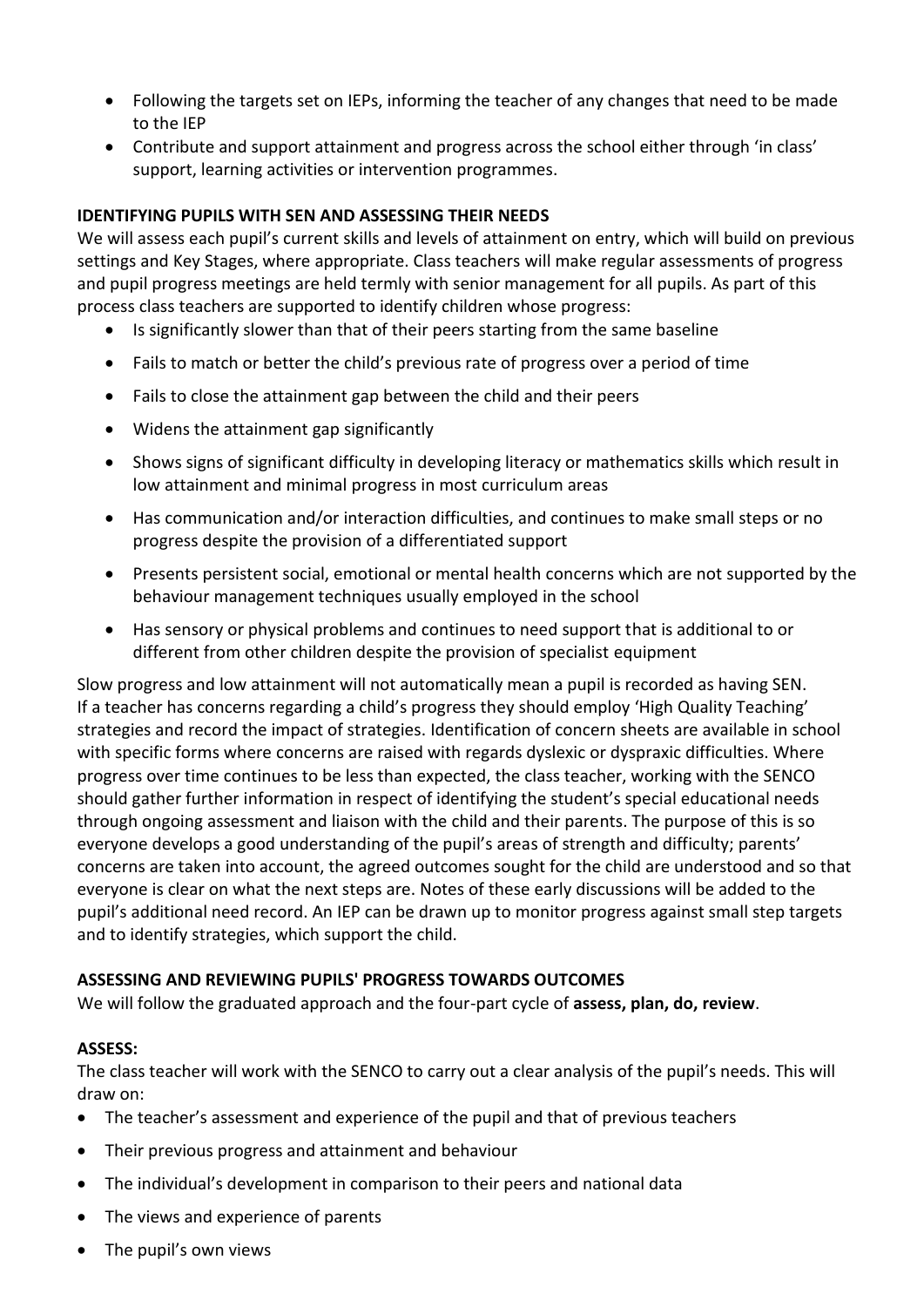• Advice from external support services, if relevant

Assessments may be undertaken by outside agencies or the Inclusion Manager for the Trust including: Lucid Lass screener (spelling, working memory and processing), Salford Reading Test, BVPS (vocabulary); Sandwell numeracy assessment; Indirect Dyslexia Learning (IDL) Programme, Boxall Profile, strengths and difficulties questionnaires and motor skills assessments.

The assessment will be reviewed as is appropriate to the individual assessment and the needs of the child. (Where there is deemed to be no additional need, the child will continue to be monitored by the class teacher and any additional provision accessed will be recorded on the school provision map).

# **PLAN**

Assessment and discussion with parents inform the 'Plan' of Assess, Plan, Do, Review. The plan is in the form of an Individual Education Plan (IEP) which is drawn up in draft to formalise discussions with parents and the child and from collated information and advice from external agencies. The final draft should reflect the views of all parties. This plan becomes the focus of the 'Do' and 'Review' parts of the graduated approach. IEPs are reviewed at least three times a year as part of parent's evening discussions and can be reviewed more frequently as appropriate.

All teachers and support staff who work with the pupil and parents will be made aware of their needs, the outcomes sought, the support provided, and any teaching strategies or approaches that are required through the IEP. We will regularly review the effectiveness of the support and interventions and their impact on the pupil's progress through this and support will be recorded on the provision map.

The class teacher will remain responsible for the child on a daily basis. Where the interventions involve group or one to one teaching away from the main class teacher, they should still retain the responsibility for the child and their progress. Class teachers should liaise closely with the teaching assistant or specialist teacher to plan and assess the impact of the intervention and how they can be linked back to whole class learning.

# **TO SUPPORT ACCESS TO THE CURRICULUM AND THE TEACHING OF PUPILS WITH SENDCO**

The school provides a SENCO to oversee inclusion and support

Teachers who are responsible and accountable for the progress and development of all the pupils in their class. High quality teaching is our first step in responding to pupils who have SEN. This will be differentiated for individual pupils.

The curriculum can be differentiated to ensure all pupils are able to access it, for example, by grouping, 1:1 work, adapting teaching styles to support kinaesthetic learners or dyslexic learners, adaptation of the content of the lesson to support children in need of chunking of learning, giving longer processing times, pre-teaching of key vocabulary, reading instructions aloud. Additionally it may be necessary to adapt our resources and staffing to meet changing needs or use recommended aids, such as laptops, coloured overlays, visual timetables, larger fonts as advised by outside agencies.

We will also provide the following interventions: Read Write Inc Fresh Start 1:1 coaching Nessy Reading and Spelling

The school aims to include all SEND students in all the activities of the school as far as it is appropriate. All pupils are encouraged to go on our residential trips and participate in sports days, visits and school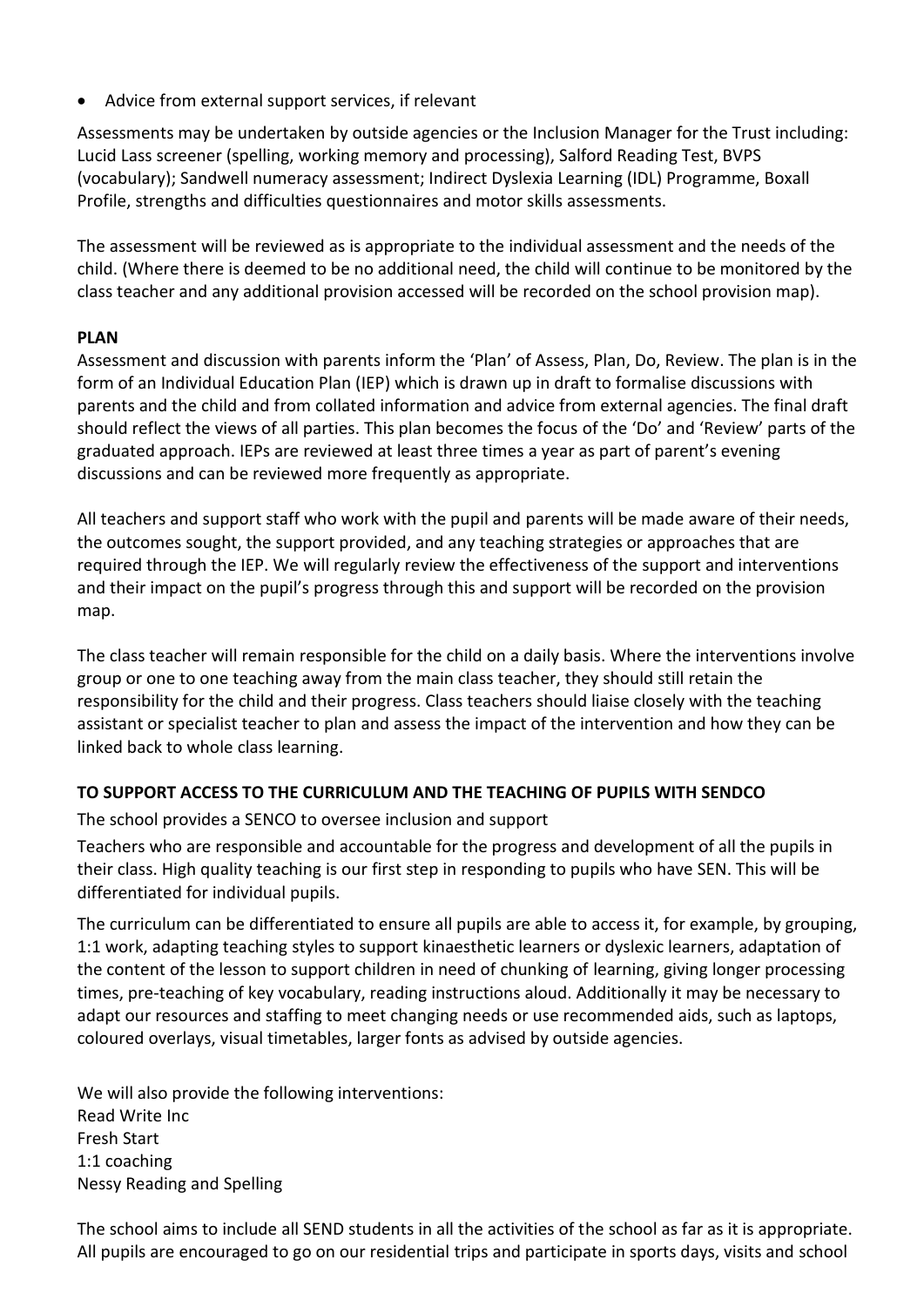activities. The welfare of the child is at the heart of decisions and discussions with parents and children are essential in ensuring that the needs of the individual are met.

# **EVALUATING THE EFFECTIVENESS OF SEN PROVISION REVIEW**

We evaluate the effectiveness of provision for pupils with SEN by:

- Reviewing progress against national expectations at pupil progress meeting with senior leaders, this will look at progress made against prior attainment and progress towards national expectations assessed through end of term assessments and teacher observation and judgement.
- Reviewing pupils' individual progress towards their targets on their IEPs
- Reviewing the impact of interventions after a term
- Using pupil questionnaires or through feedback interviews
- Monitoring by the SENCO including learning walks, individual observations where appropriate and work scrutiny over time
- Using provision maps to measure levels of support required over time
- Holding annual reviews for pupils with EHC plans
- Early Help reviews for children with SEN

The monitoring of this provision will lead to review and adjustment of additional support.

# **CRITERIA FOR EXITING THE SEND REGISTER**

Through the review part of the 'assess, plan, do review' process, if a child has made significant progress which puts them in line with their peers, and ensuring all stakeholders agree, the pupil will be removed from the SEND census but will still be regularly monitored to ensure progress is maintained.

# **REQUESTING AN EDUCATION, HEALTH AND CARE (EHC) ASSESSMENT.**

"The purpose of an EHC plan is to make special educational provision to meet the needs of the child or young person, to secure improved outcomes for them across education, health and social care and as they get older, prepare them for adulthood."

Code of Practice. 2014. Chapter 9/9.2

#### **IDENTIFICATION**

As outlined in the Code of Practice, 'SEN support should be adapted or replaced depending on how effective it has been in achieving the agreed outcomes. Where, despite the school having taken relevant and purposeful action to identify, assess and meet the SEN of the student, the student has not made expected progress the school or parents can consider requesting an Education, Health and Care Assessment. '

To support an EHCP application the school will provide evidence of the school's actions taken as part of the SEN support; where an EHCP assessment is required evidence must show that the school has exceed 15 hours of support each week or £6000 of support over the academic year evidenced through the 'assess, plan, do, review' approach. An EHCP assessment does not always lead to the EHCP being introduced. The LA must make a decision on the outcome within 20 weeks and they must communicate this decision to school, parents and student.

To support an EHCP application the school will provide evidence where this is available in school from:

- IEPs with records of reviews and outcomes
- Costed provision maps
- Medical history where this is relevant
- Educational and other assessments for example from Educational Psychologists or specialist teachers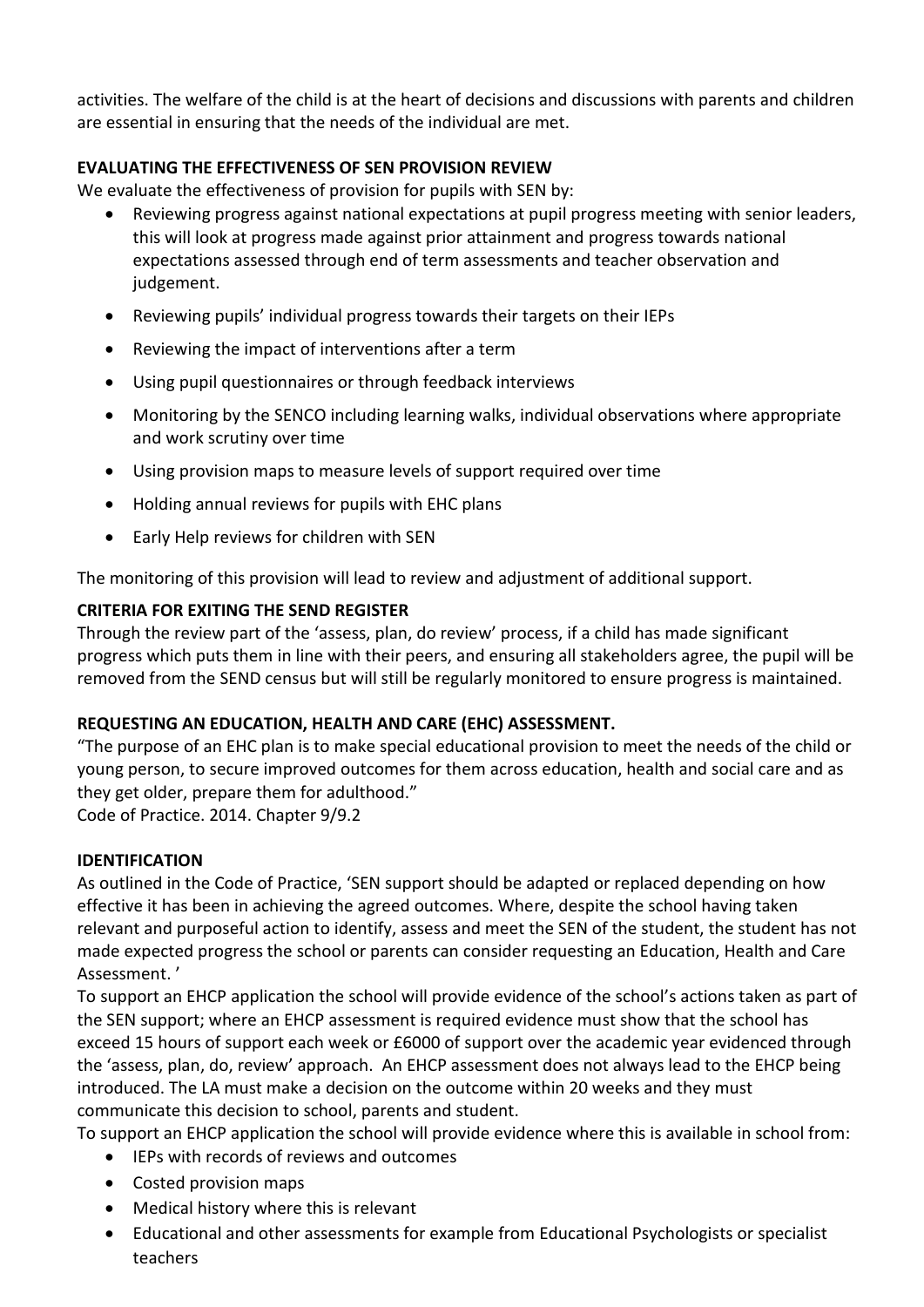- Views of parents and of the child
- Involvement of other professionals including social services and or healthcare services.

# **PROCESS FOR ACTION, RECORD-KEEPING AND REVIEW AROUND AN EHCP PLAN**

On receipt of an EHCP from the local authority, the child's provision and support will be maintained providing the student remains in education. The SENCO with the class teacher will formulate an action plan of support/provision based on outcomes and how best to support these outcomes. This consultation process MUST continually involve the child, parents and other external agencies. The SEND register will be updated to reflect the EHCP.

The child's needs will be met in mainstream lessons and dependent on outcomes from the plan, small group or 1 to 1 intervention will be arranged. All agreed provision will be monitored to ensure impact is made on the additional need of the child. A formal annual review meeting will take place involving any agencies and services who support the child and parents. At the annual review, progress is discussed and a statement is made to the authority that it is necessary to:

- i) Maintain the plan
- ii) Request an amendment to the plan to meet the needs of the student.
- iii) Request ceasing the Education Health Care Plan and revert back to School assessment and provision.

# **EVALUATING SUCCESS**

A termly update on SEND is provided to the Governors and Headteacher and a full report on SEND is provided at the end of the Summer term. This reports on:

- Number of children on the SEND register
- Primary areas of need at SEN support level and EHCP level
- Effectiveness of impact of additional SEN provision on pupils outcomes with regard to progress and attainment
- Attendance, exclusions and behaviour of SEN pupils
- The effectiveness and impact of multiagency interventions & support
- The effectiveness of partnership working with SEN pupils parents/carers
- Impact of staff/SENCo SEN INSET on improving SEN pupils outcomes
- Income and expenditure on SEN
- Impact of SEN developments, projects, interventions or initiatives
- Strengths
- Analysis points which will be put forward for the SEN school development plan
- SEN Governor comments on the strengths and weaknesses in SEN policy and provision existing within the school**.**

# **TRANSITION:**

# **SEND Records**

The school SEND records will collate and record the school's responses at all stages and information collected at review meetings will be included. These will form the basis of transition information both between year groups and when a child moves school. This information will be shared to support the transition of the child and to ensure their needs are known and understood.

These will include an appropriate combination of:

- Profile of Additional Needs with a child transition passport (profile)
- Description and nature of a child's difficulty
- Individual Education Plans including strategies to be adopted to support inclusion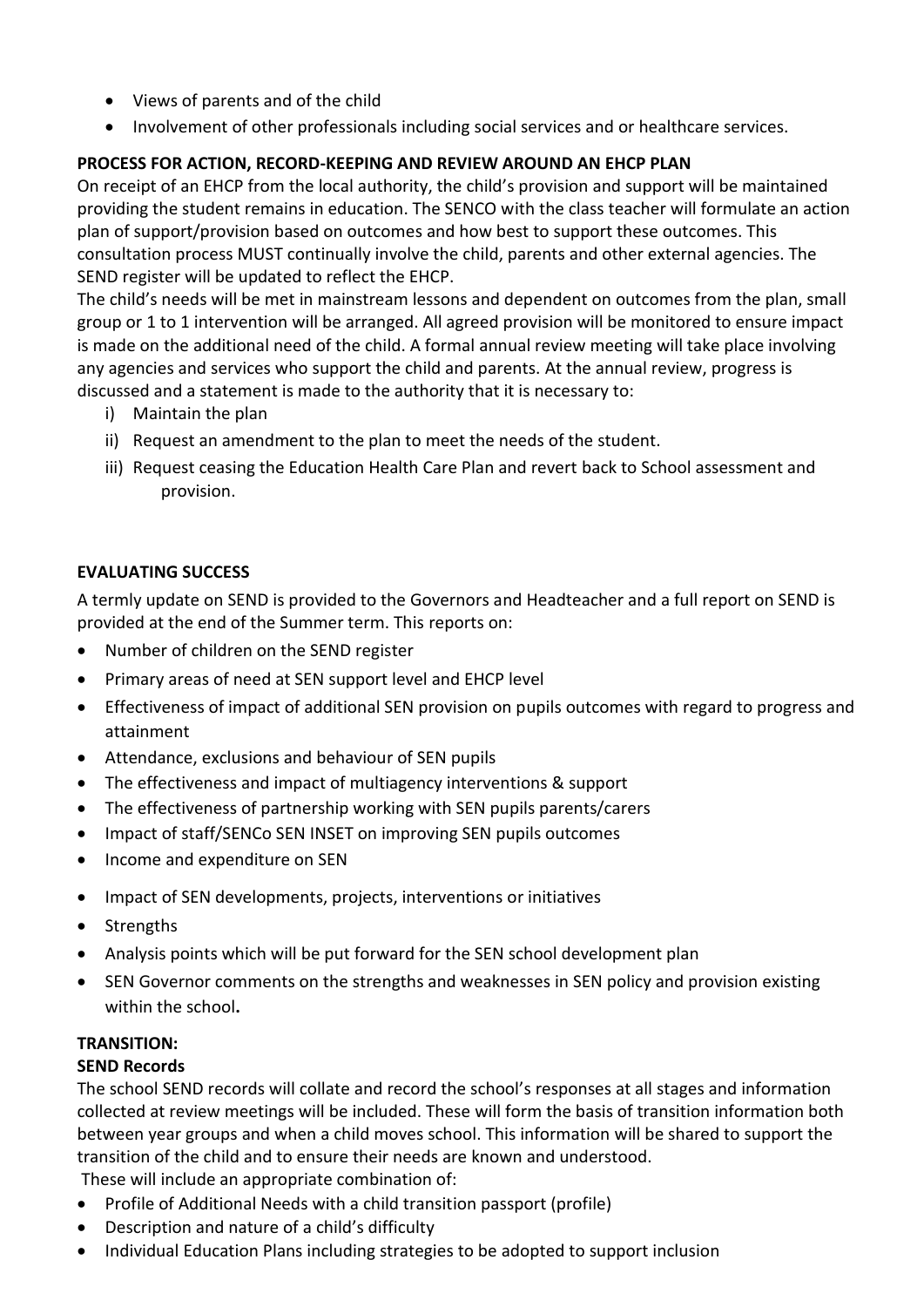- Provision Maps
- Reviews and meetings where applicable
- Reports from outside agencies where applicable

# **WORKING WITH OTHER AGENCIES**

The school works closely with other agencies to focus on the identification and provision for those children who have a special educational need. All services involved with the school are regarded as being part of a working partnership whose aim is to provide, as highlighted in the Code of Practice, an integrated, high quality, holistic support which focuses on the needs of the child. The following services/agencies are available to/involved with the school:

Educational Psychology Sensory Support Services Emotional and social support through the Lancashire Child and Family Welfare Team Social Services Health Services Child and Adolescent Mental Health Services (CAMHS) Voluntary organisations Early Help Hub Bolton

# **CONTACT WITH PARENTS**

Parents are viewed as partners in their child's education and an open dialogue is encouraged to ensure that parents are informed about their child's learning and that school are aware of any changes that may impact on the child in school. They will be contacted should there be any change in their child's progress, behaviour or educational provision within school. The process for contact with parents in respect of children who have special educational needs will be:

- Class teachers and or the SENCO will inform the parents if their child is requiring modification to lessons and if they have additional needs.
- Parent's evenings enable progress to be discussed and further appointments can be arranged with the class teacher and /or SENCO as required.
- Additionally children with EHCPs will have annual reviews, these will take place every 11 months for children in KS1 and KS2, and every 6 months for children in the Early Years.
- Parents can, at any time, request access to the records relating to their own child and any school documentation they may feel appropriate. Although, a timeline of preparation will need to be communicated.

#### **ADMISSION ARRANGEMENTS**

The school adheres to the published admission policy and will not discriminate any student with SEND under the admission policy. It does, however, endeavour to provide appropriate support for students with a range of special educational needs.

# **ACCESS FOR THE DISABLED**

The school is mostly on one level and wheelchair accessible; alternative arrangements can be made to access the one room that is not accessible. The needs of the child will be taken into account when considering timetabling arrangements in order to ensure full access to the curriculum is available.

#### **SPECIAL EDUCATIONAL NEEDS BUDGET ALLOCATION AND ANALYSIS IN RELATION TO THE DELIVERY OF SEND SUPPORT**

The Executive Head and the Head Teacher are responsible for the operational management of the budget for special educational needs provision. The academy uses a range of additional funding including the notional SEND budget and, where applicable, pupil premium to provide high quality appropriate support for pupils with SEND. The SEND provision map is used to specify the cost of support for those children at SEND Support and where a top-up funding level of provision is in place.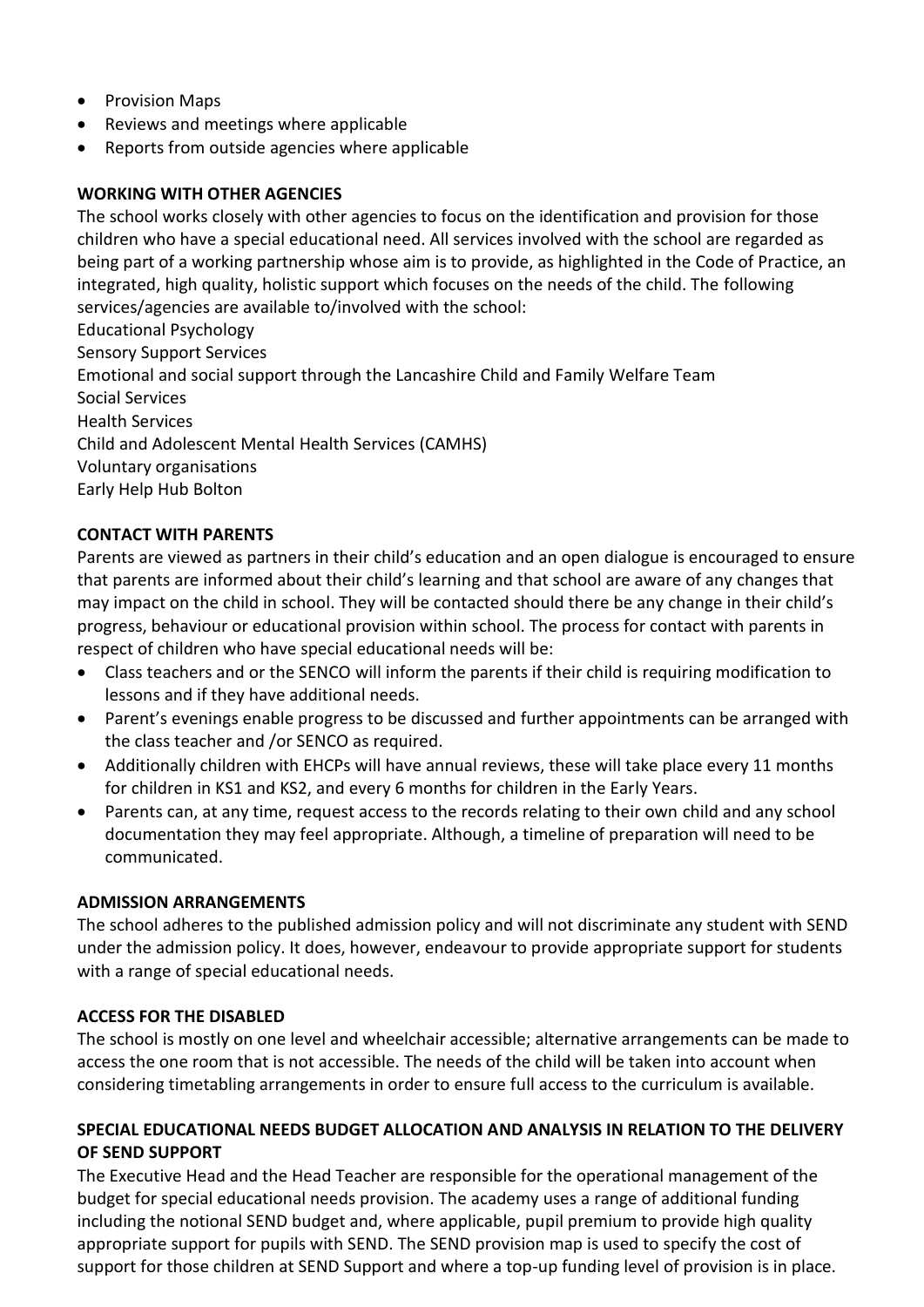Where a pupil's needs exceed the nationally prescribed threshold (currently £6,000) additional funding is applied for from the local authority. Those children with Top-up Funding, Exceptional funding or who have undergone statutory assessment for their high needs and have an Education Health Care Plan (EHC plan), have detailed individual costed provision plans. The SEND budget is used to:

- Provide additional teaching and support staff
- Deliver targeted interventions
- The purchase of specialist resources
- Buy back specialist provision and outreach
- Educational Psychology Service.
- Release for staff to undertake statutory duties

# **REQUESTING A PERSONAL BUDGET**

A Personal Budget is an allocation of money identified to provide support for an eligible person to meet their identified needs, which must support the outcomes specified in the EHC Plan. Young people and parents of children have a right to ask the local authority to prepare a personal budget once the authority has completed the assessment and confirmed that it will prepare an EHC plan. Personal budgets should reflect the holistic nature of an EHC plan and cover the special education, health and care services specified in the plan as appropriate.

The EHC Plan will clearly state which outcomes can be met by a Personal Budget (if a Personal Budget is agreed). Parents views must be considered when deciding how the money will be spent. The provision to be delivered through a personal budget will be set out as part the provision specified in the EHC plan. The personal budget can include funding from education, health and social care.

# **TRAINING AND RESOURCES**

In order to maintain and develop the quality of teaching and provision to respond to the strengths and needs of all pupils, all staff at St Paul's are encouraged to undertake training and development.

- The school has a training plan for all staff to improve the teaching and learning of children including those with SEND. This includes whole school training on SEND issues such as Autism and dyslexia.
- Individual teachers and support staff attend training courses run by outside agencies that are relevant to the needs of specific children in their class
- The SENDCO is kept up to date about SEND issues through work with the Trust Inclusion Manager

# **STORING AND MANAGING INFORMATION**

Documents are stored and managed in line with the school's information management guidelines:

- All SEND documents are stored in a locked filing cabinet
- All electronic documents are password protected
- All documents no longer required are shredded
- All documents, electronic and hard copies, are passed on to high schools on transition and a receipt is requested
- If a child transfers to another school, all documents are passed to the receiving school and a receipt is requested from the receiving school.
- Record keeping procedures follow the school's confidentiality policy and GDPR policies